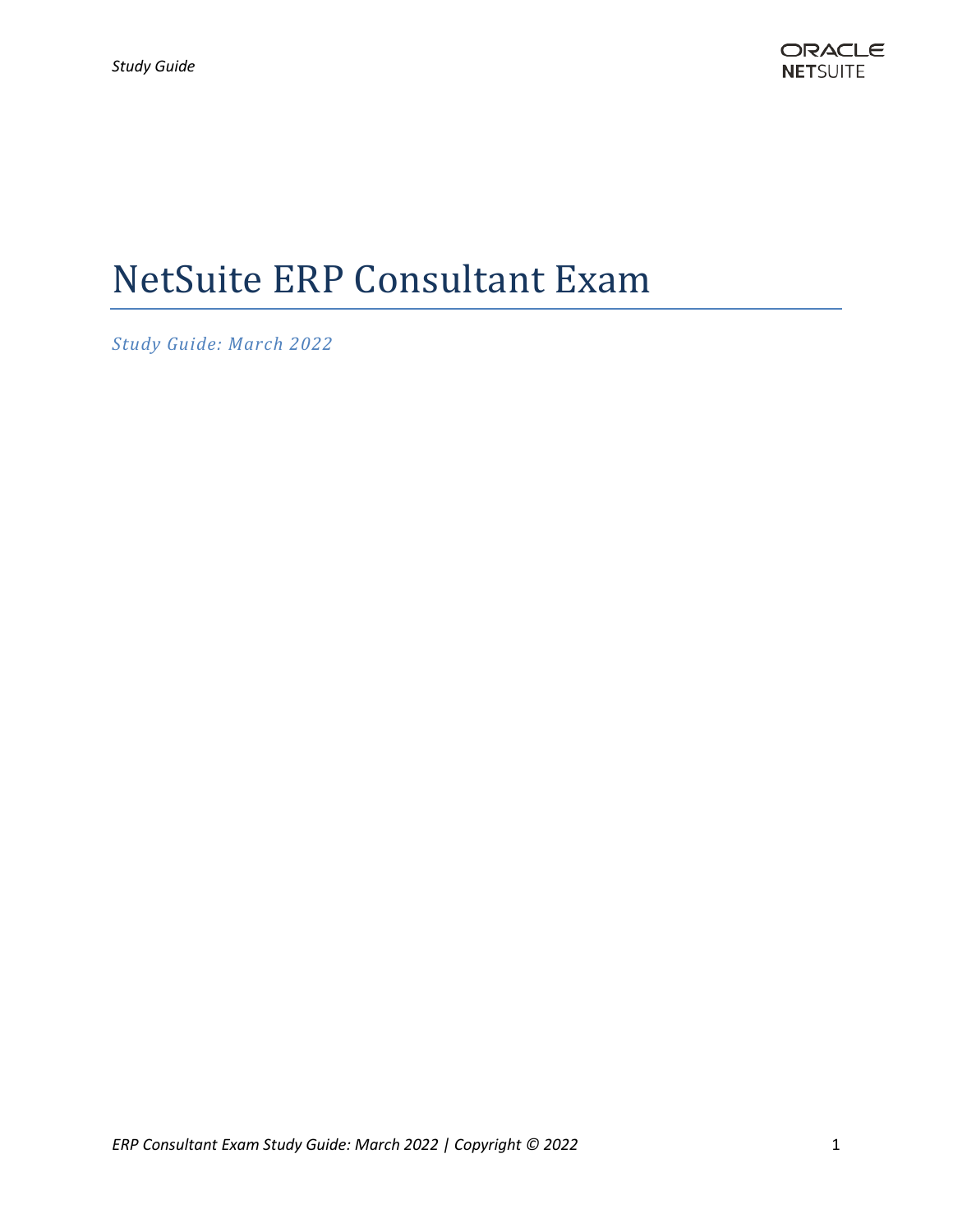

### **Contents**

| Identify how NetSuite Segments are handled in NetSuite, and when to use custom segments 9       |
|-------------------------------------------------------------------------------------------------|
| Recognize NetSuite recommended practices around period close, including when Multi-Book is      |
|                                                                                                 |
|                                                                                                 |
|                                                                                                 |
|                                                                                                 |
| Given a requirement, determine the configuration/solution for an order process 10               |
|                                                                                                 |
| Determine the considerations for setup and execution of the fulfillment process.  10            |
| Given a scenario, determine appropriate invoicing configuration and setup and when consolidated |
| Understand the different components of Advanced Revenue Management and be able to set it up     |
| Identify recommended practices for customer payment setup and processing11                      |
| Given a requirement, determine the configuration/solution for a customer return process.  11    |
|                                                                                                 |
|                                                                                                 |
|                                                                                                 |
|                                                                                                 |
|                                                                                                 |
|                                                                                                 |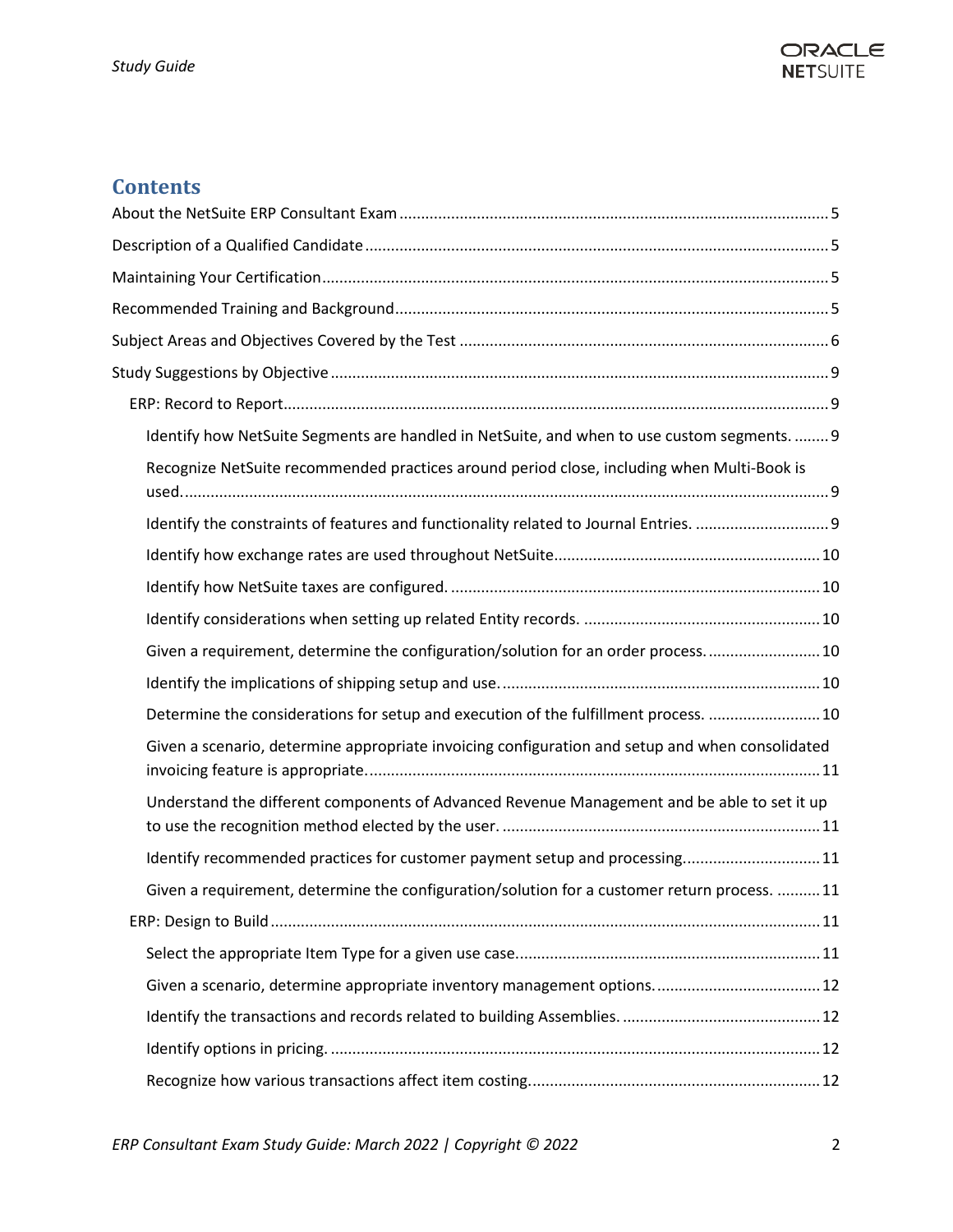### ORACLE **NETSUITE**

| Given a requirement, determine the configuration/solution for a purchase and receiving process. 12 |   |
|----------------------------------------------------------------------------------------------------|---|
| Given a requirement, determine the configuration/solution for a Vendor Bill, Bill Payments 13      |   |
| Given a requirement, determine the configuration/solution for a vendor return process.  13         |   |
|                                                                                                    |   |
|                                                                                                    |   |
|                                                                                                    |   |
| Recognize which SQL expressions will yield desired search results. (CASE, DECODE, NULLIF, Date     |   |
| Identify configuration options available when customizing email alerts for saved searches.  13     |   |
| Using Expression Builder, select the expression which would yield the desired results 14           |   |
| Recognize which record to use as the basis of a search to yield a desired result14                 |   |
|                                                                                                    |   |
|                                                                                                    |   |
|                                                                                                    |   |
|                                                                                                    |   |
| Given a situation identify whether SuiteScript or SuiteFlow is required to meet a customer         |   |
|                                                                                                    |   |
|                                                                                                    |   |
| Compare differences between custom form & field display options and uses cases where               |   |
|                                                                                                    |   |
| Given a custom form layout requirement, determine which feature(s) should be used, including       |   |
|                                                                                                    |   |
|                                                                                                    |   |
| Recognize NetSuite recommended practices for creation and use of custom fields 16                  |   |
| Identify implications of changing field properties or values in a live environment.  16            |   |
|                                                                                                    |   |
|                                                                                                    |   |
|                                                                                                    |   |
| Analyze an error in the CSV Import process to determine the appropriate resolution.  17            |   |
| ERP Consultant Exam Study Guide: March 2022   Copyright © 2022                                     | 3 |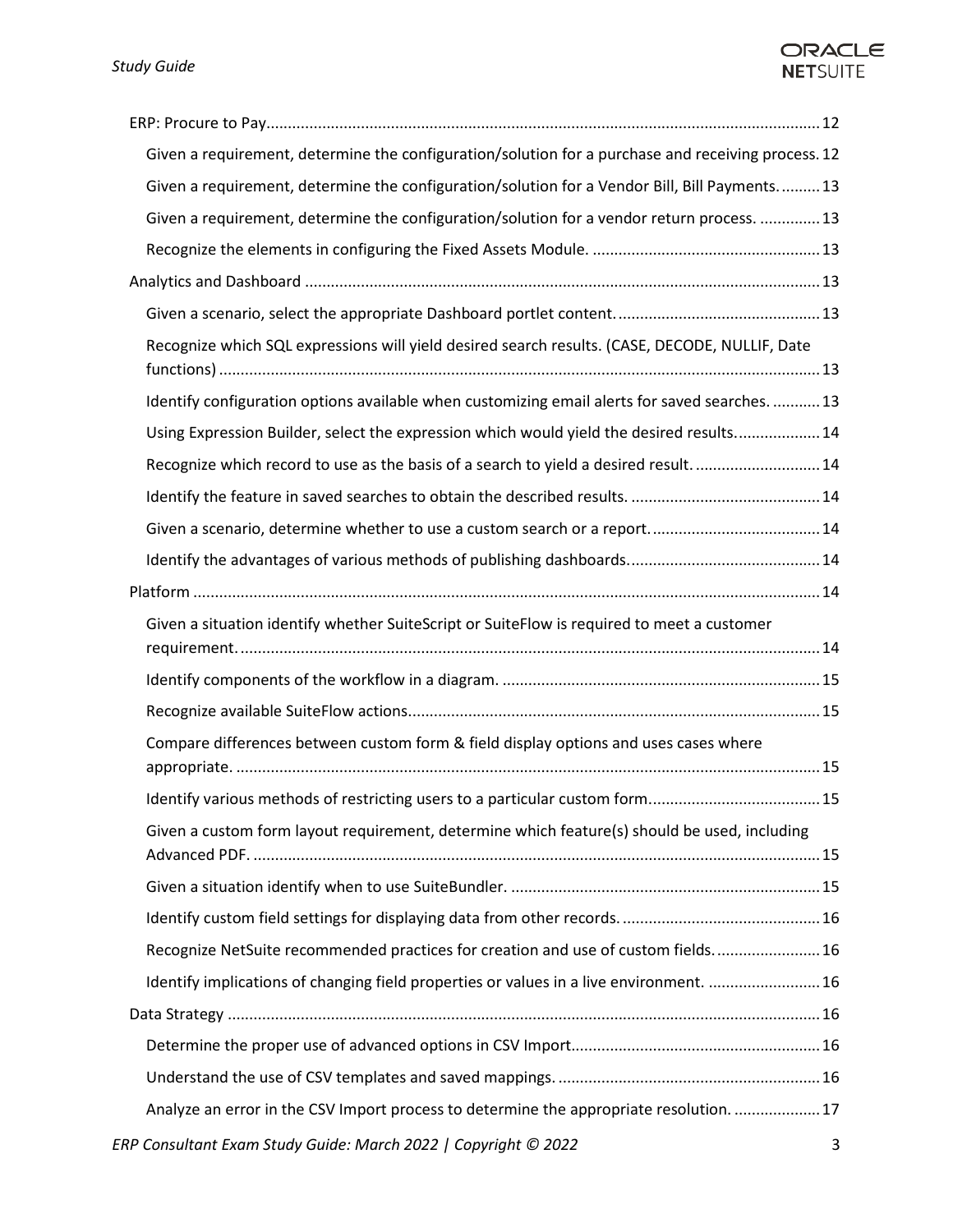

| Given a customer requirement, determine migration strategy for transaction history and opening   |
|--------------------------------------------------------------------------------------------------|
| Organize the steps required to successfully complete an import of CSV records and sublist data17 |
|                                                                                                  |
| Identify the implications of permissions related to accessing and manipulating data in bulk17    |
| Recognize recommended NetSuite practices for creating and assigning custom roles 17              |
|                                                                                                  |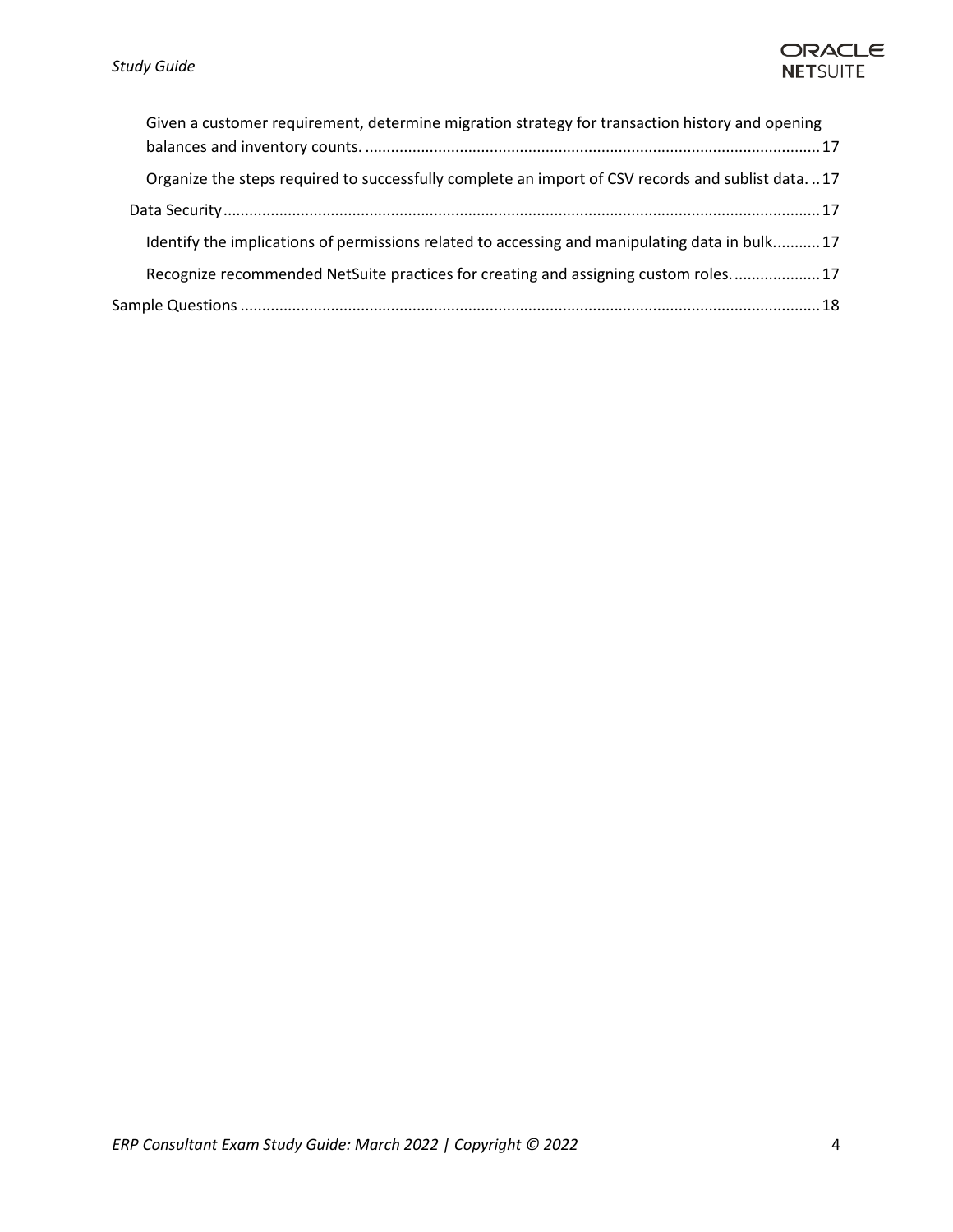### <span id="page-4-0"></span>**About the NetSuite ERP Consultant Exam**

This is the second exam required for NetSuite ERP Consultant Certification, to be taken after the SuiteFoundation Exam has been passed.

Passing both the NetSuite ERP Consultant Exam and the SuiteFoundation Exam certifies that you have the knowledge and skills necessary to be a NetSuite Certified ERP Consultant. See Description of a Qualified Candidate below.

Conditions:

- This will be a proctored examination.
- No written or online reference materials may be used during the exam.
- Complete all questions in the allotted time.

### <span id="page-4-1"></span>**Description of a Qualified Candidate**

The candidate has the equivalent experience of performing 5-10 medium scale, or 2-3 enterprise NetSuite ERP implementations, which is roughly equivalent to at least 2 years' worth of NetSuite implementations in a consultant-related role. They can match NetSuite ERP solutions to business requirements. This person can advise on how to change standard ERP workflows, when to use scripting tools to meet the business needs, and when to extend use through integrations. This consultant can explain the implications and benefits of NetSuite configuration options.

### <span id="page-4-2"></span>**Maintaining Your Certification**

For details about retake policy and ongoing requirements to maintain your certification or examination status see the NS Certification Policy available on the NS Certification webpage.

### <span id="page-4-3"></span>**Recommended Training and Background**

### **Recommended Courses for CUSTOMERS:**

- [ERP: Fundamentals](https://www.netsuite.com/portal/services/training/suite-training/description-erp-fundamentals.shtml) (3 days)
- [Inventory Item Costing](https://www.netsuite.com/portal/services/training/suite-training/inventory-item-costing.shtml) (1 day)
- [NetSuite: Administrator Fundamentals](https://www.netsuite.com/portal/services/training/suite-training/description-administrator-fundamentals.shtml) (2 days)
- [NetSuite Certification: ERP Consultant Study Session](http://www.netsuite.com/portal/services/training/description-erp-consultant.shtml) (2 days)
- [NetSuite: Financial Management](http://www.netsuite.com/portal/services/training/finance-fundamentals.shtml) (2 days)
- [SuiteAnalytics: Financial Reports and Searches](http://www.netsuite.com/portal/services/training/description-suite-analytics-financial-report.shtml) (2 days)
- [SuiteAnalytics: Advanced Searches](http://www.netsuite.com/portal/services/training/description-suite-analytics-advanced-searches.shtml) (2 days)
- [SuiteCloud: Exploring the NetSuite Platform](http://www.netsuite.com/portal/services/training/description-suitecloud-exploring-the-netsuite-platform.shtml) (2 days)
- [SuiteFlow: Workflow Fundamentals](http://www.netsuite.com/portal/services/training/description-suiteflow-workflow-fundamentals.shtml) (2 days)
- [Using Accounts Receivable \(AR\)](https://www.netsuite.com/portal/services/training/suite-training/using-accounts-receivable.shtml) (1/2 day)

*ERP Consultant Exam Study Guide: March 2022 | Copyright © 2022* 5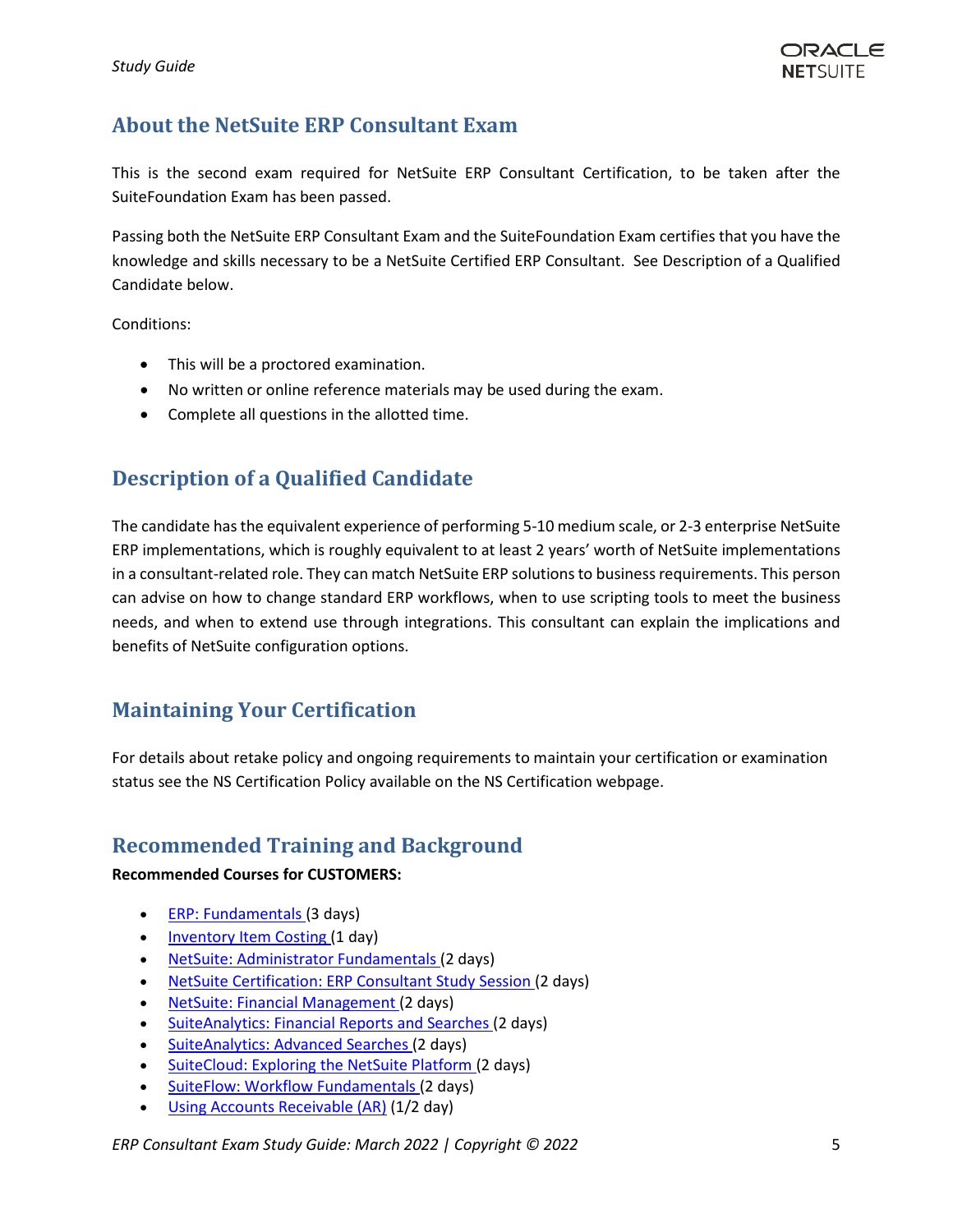### **Recommended Skill Level:**

Equivalent to at least 2 years' worth of NetSuite implementations in a consultant-related role

### <span id="page-5-0"></span>**Subject Areas and Objectives Covered by the Test**

The broad subject areas covered in the exam include:

- ERP
- Analytics
- OneWorld
- Platform
- Data Strategy

The table below provides each subject area in more detail. For suggestions on studying for each objective, proceed to the matching sections on the pages that follow.

| <b>Subject</b>                    | <b>Objective</b>                                                                                                                     |
|-----------------------------------|--------------------------------------------------------------------------------------------------------------------------------------|
|                                   | Identify the Features and Preferences which need to be configured to support a                                                       |
|                                   | customer specific requirement.                                                                                                       |
|                                   | Identify the Best Practices of setting up the NetSuite Chart of Accounts.                                                            |
| ERP:                              | Identify how NetSuite Segments are handled in NetSuite, and when to use                                                              |
| <b>Record to</b><br>Report<br>(1) | custom segments.                                                                                                                     |
|                                   | Recognize NetSuite recommended Best Practices around period end close,<br>including when Multi-Book is used.                         |
|                                   | Identify the constraints of features and functionality related to Journal Entries.                                                   |
|                                   | Identify how exchange rates are used throughout NetSuite.                                                                            |
|                                   | Identify how NetSuite taxes are configured.                                                                                          |
|                                   | Identify considerations when setting up related Entity records.                                                                      |
|                                   | Given a requirement, determine the configuration/solution for an order                                                               |
|                                   | process.                                                                                                                             |
|                                   | Identify the implications of shipping setup and use.                                                                                 |
| <b>ERP: Order</b>                 | Determine the considerations for setup and execution of the fulfillment process.                                                     |
| to Cash<br>(2)                    | Given a scenario, determine appropriate invoicing configuration and setup and<br>when consolidated invoicing feature is appropriate. |
|                                   | Understand the different components of the ARM or Basic Rev Rec module and                                                           |
|                                   | be able to set it up to adapt to the recognition method elected by the user.                                                         |
|                                   | Identify recommended practices for customer payment setup and processing.                                                            |
|                                   | Given a requirement, determine the configuration/solution for a customer                                                             |
|                                   | return process.                                                                                                                      |
| <b>ERP: Design to</b>             | Select the appropriate Item Type for a given use case.                                                                               |
| <b>Build</b>                      | Given a scenario, determine appropriate inventory management options.                                                                |
| (3)                               | Identify the transactions and records related to building Assemblies.                                                                |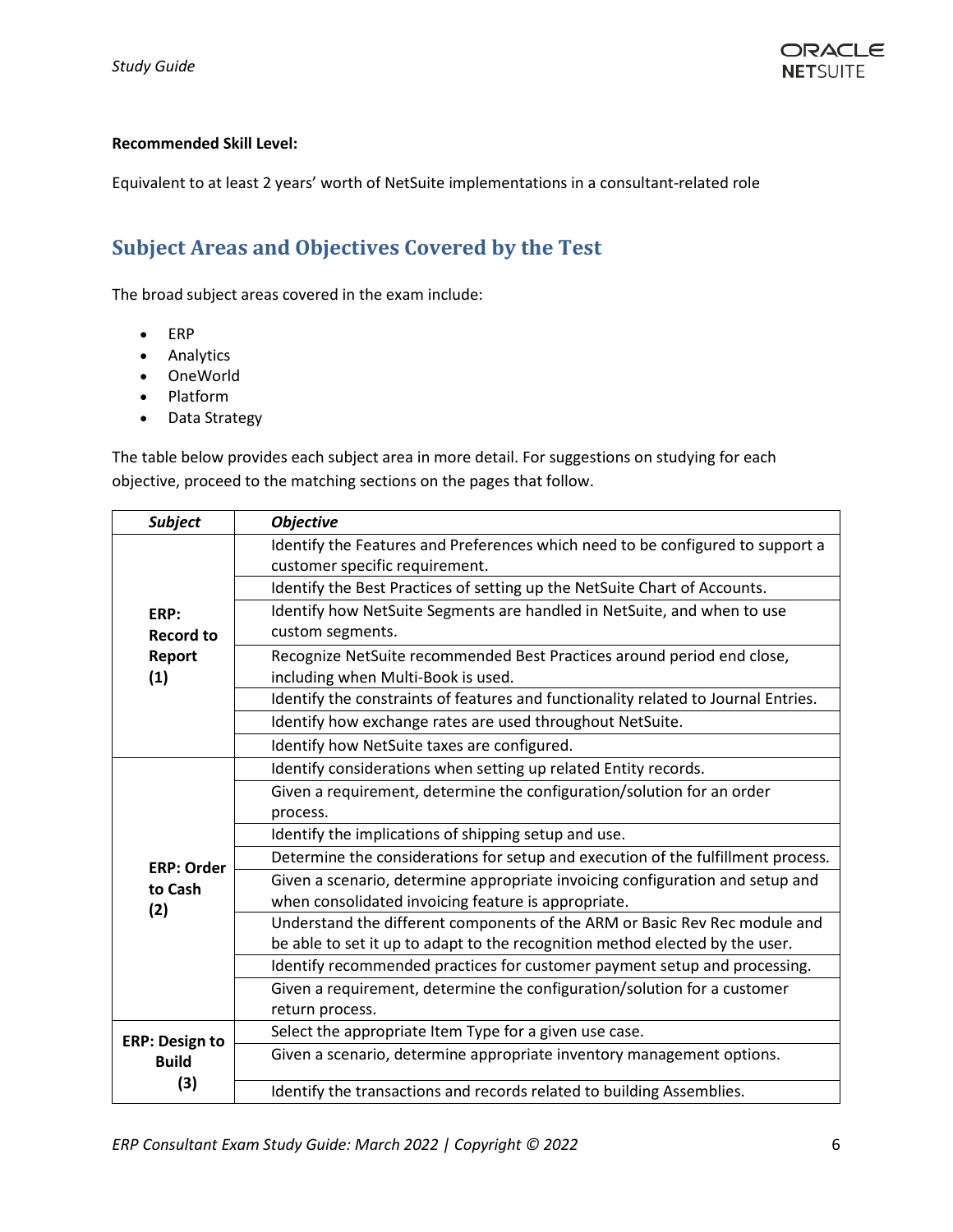

|                                             | Identify options in pricing.                                                                                  |
|---------------------------------------------|---------------------------------------------------------------------------------------------------------------|
|                                             | Recognize how various transactions affect item costing.                                                       |
|                                             | Given a requirement, determine the configuration/solution for a purchase and                                  |
| ERP:                                        | receiving process.                                                                                            |
| <b>Procure to</b>                           | Given a requirement, determine the configuration/solution for a Vendor Bill, Bill                             |
| Pay                                         | Payments.                                                                                                     |
| (4)                                         | Given a requirement, determine the configuration/solution for a vendor return                                 |
|                                             | process.                                                                                                      |
|                                             | Recognize the elements in configuring the Fixed Assets Module.                                                |
|                                             | Given a scenario, select the appropriate Dashboard portlet content.                                           |
|                                             | Recognize which SQL expressions will yield desired search results. (CASE,                                     |
|                                             | DECODE, NULLIF, Date functions)                                                                               |
| <b>Analytics</b><br>and<br><b>Dashboard</b> | Identify configuration options available when customizing email alerts for saved<br>searches.                 |
|                                             | Using Expression Builder, select the expression which would yield the desired<br>results.                     |
| (5)                                         | Recognize which record to use as the basis of a search to yield a desired result.                             |
|                                             | Identify the feature in saved searches to obtain the described results.                                       |
|                                             | Given a scenario, determine whether to use a custom search or a report.                                       |
|                                             | Identify the advantages of various methods of publishing dashboards.                                          |
|                                             | Given a situation identify whether a SuiteScript or SuiteFlow required to meet a                              |
|                                             | customer requirement.                                                                                         |
|                                             | Identify components of the workflow in a diagram.                                                             |
|                                             | Recognize available SuiteFlow actions.                                                                        |
|                                             | Compare differences between custom form & field display options and uses                                      |
|                                             | cases where appropriate.                                                                                      |
| Platform                                    | Identify various methods of restricting users to a particular custom form.                                    |
| (6)                                         | Given a custom form layout requirement, determine which feature(s) should be<br>used, including Advanced PDF. |
|                                             | Given a situation identify when to use SuiteBundler.                                                          |
|                                             | Identify custom field settings for displaying data from other records.                                        |
|                                             | Recognize NetSuite recommended practices for creation and use of custom<br>fields.                            |
|                                             | Identify implications of changing field properties or values in a live environment.                           |
|                                             | Determine the proper use of advanced options in CSV Import.                                                   |
|                                             | Understand the use of CSV templates and saved mappings.                                                       |
|                                             | Analyze an error in the CSV Import process to determine the appropriate                                       |
| Data                                        | resolution.                                                                                                   |
| <b>Strategy</b>                             | Given a customer requirement, determine migration strategy for transaction                                    |
| (7)                                         | history and opening balances and inventory counts.                                                            |
|                                             | Organize the steps required to successfully complete an import of CSV records                                 |
|                                             | and sublist data.                                                                                             |
| Data                                        | Identify the implications of permissions related to accessing and manipulating                                |
| <b>Security</b>                             | data in bulk.                                                                                                 |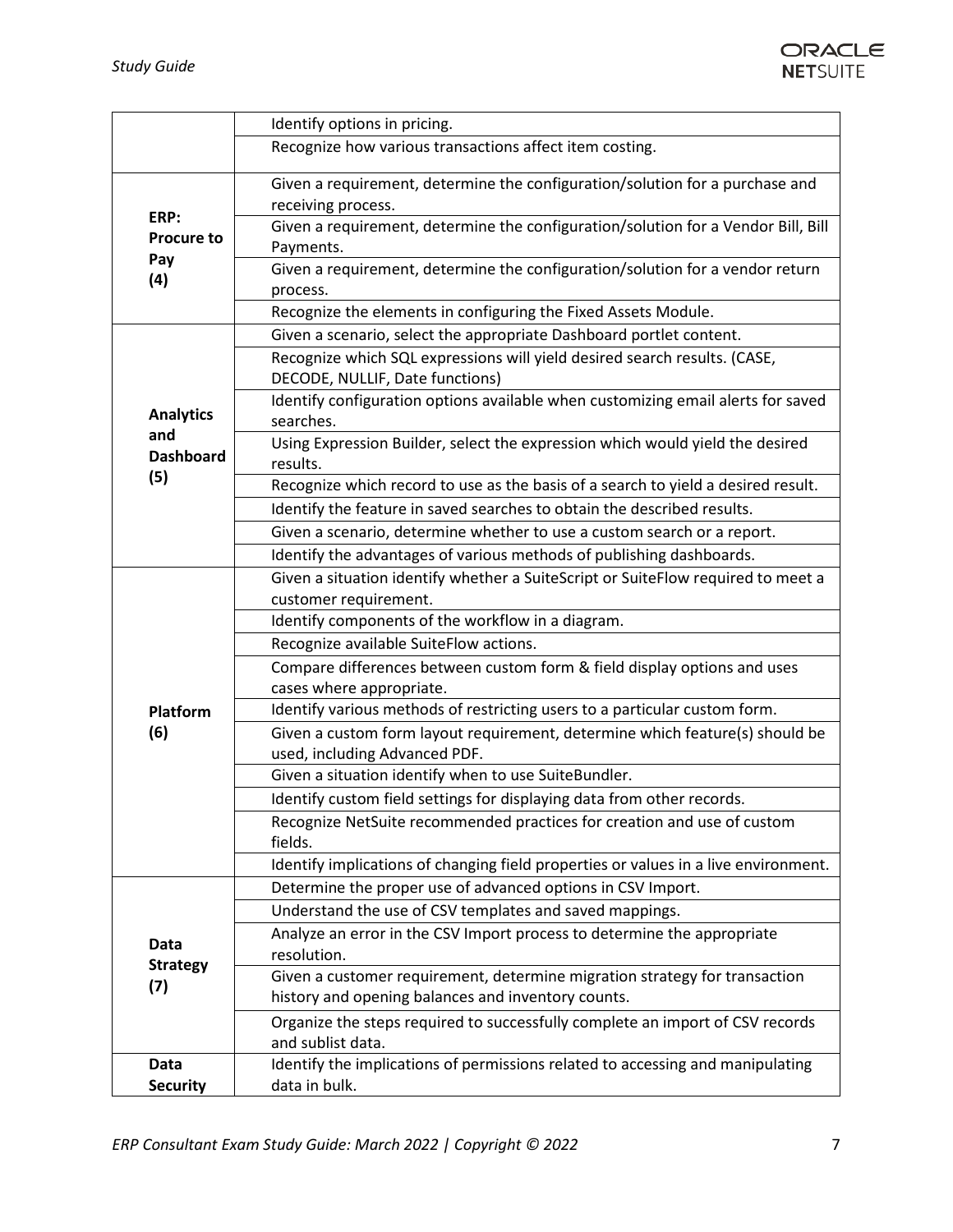

| (8) | Recognize recommended NetSuite practices for creating and assigning custom |
|-----|----------------------------------------------------------------------------|
|     | roles.                                                                     |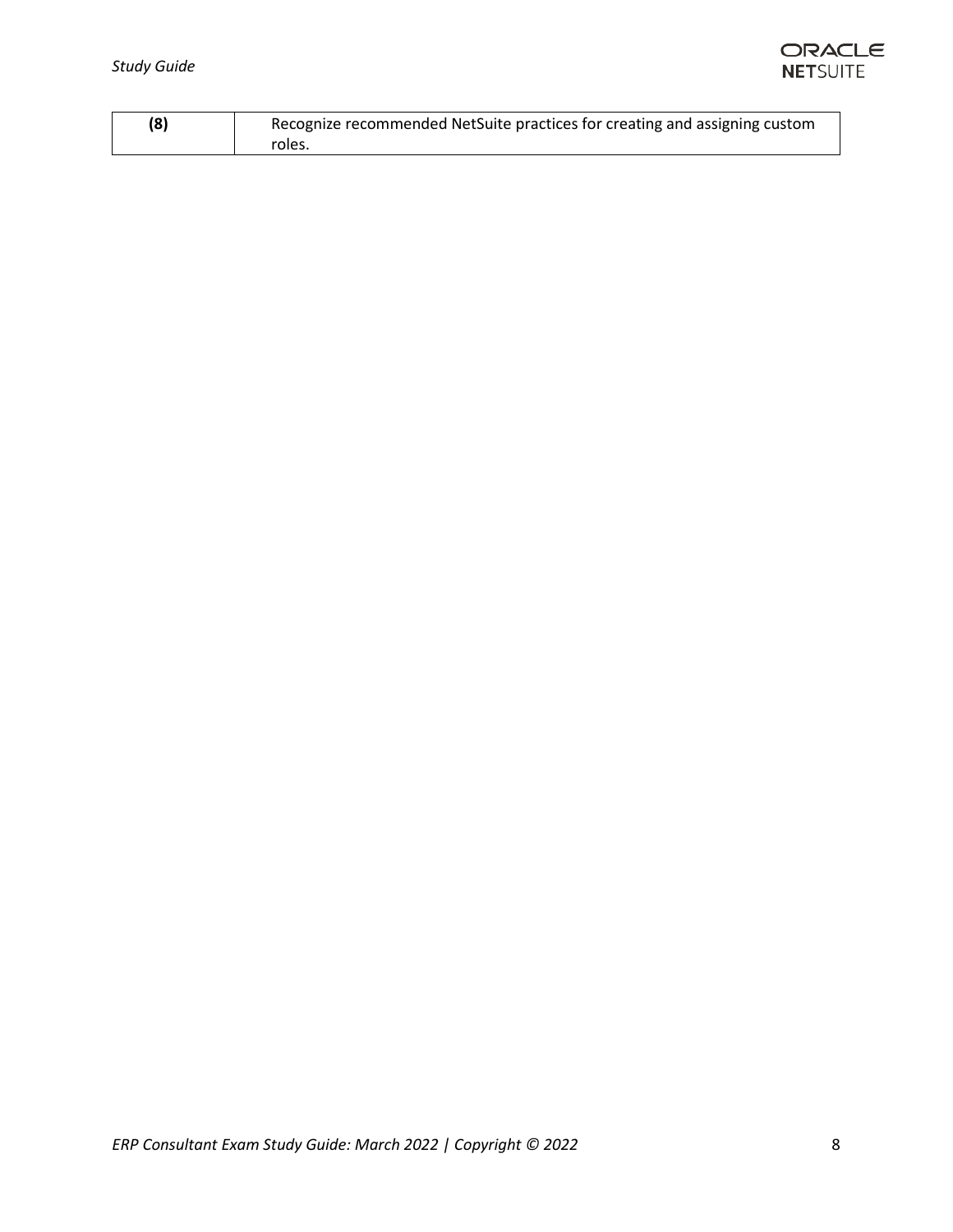## <span id="page-8-0"></span>**Study Suggestions by Objective**

### <span id="page-8-1"></span>**ERP: Record to Report**

**Identify the Features and Preferences which need to be configured to support a customer specific requirement.**

**How to Study:** Review all Accounting Preferences and Enable Features settings. Do not worry about which subtab the setting is on; do understand what the settings control. Questions may also contrast whether a configuration setting is under Enable Features | General preferences | Home > Set Preferences | Accounting Preferences.

**Courses addressing this topic:** ERP: Fundamentals, NetSuite: Financial Management

### **Identify the Best Practices of setting up the NetSuite Chart of Accounts.**

**How to Study:** Consider these factors when setting up the Chart of Accounts: Currency, Department | Class | Location settings, Importing the Chart of Accounts, how are expense accounts linked to Expense Reports, Subsidiary restriction.

**Courses addressing this topic:** ERP: Fundamentals, NetSuite: Financial Management

### <span id="page-8-2"></span>**Identify how NetSuite Segments are handled in NetSuite, and when to use custom segments.**

**How to Study:** Search SuiteAnswers keywords: Departments, Classes, Locations, Subsidiaries, Accounts. SuiteAnswers Topics: Restricting Access to Records by Department. Considerations to think about: What is unique about the D|C|L functions for reporting, and how do they work with NetSuite standard functions like: reports, searches, budgets, roles/permission, Custom Segments, Benefits of Custom Segments. **Courses addressing this topic:** ERP: Fundamentals, SuiteFoundation Exam Prep, ERP Consultant Exam Prep

<span id="page-8-3"></span>**Recognize NetSuite recommended practices around period close, including when Multi-Book is used.** 

**How to Study:** SuiteAnswers topics: Closing Accounting Periods, Period and Yearend Closing Process FAQs, Using the Period Close Checklist.

<span id="page-8-4"></span>**Courses addressing this topic:** NetSuite: Financial Management

**Identify the constraints of features and functionality related to Journal Entries.**

**How to Study:** Research these topics: Journal Entry approvals, Expense Allocation, Automated Eliminations, Recurring Journals, Expense Amortization schedules **Courses addressing this topic:** NetSuite: Financial Management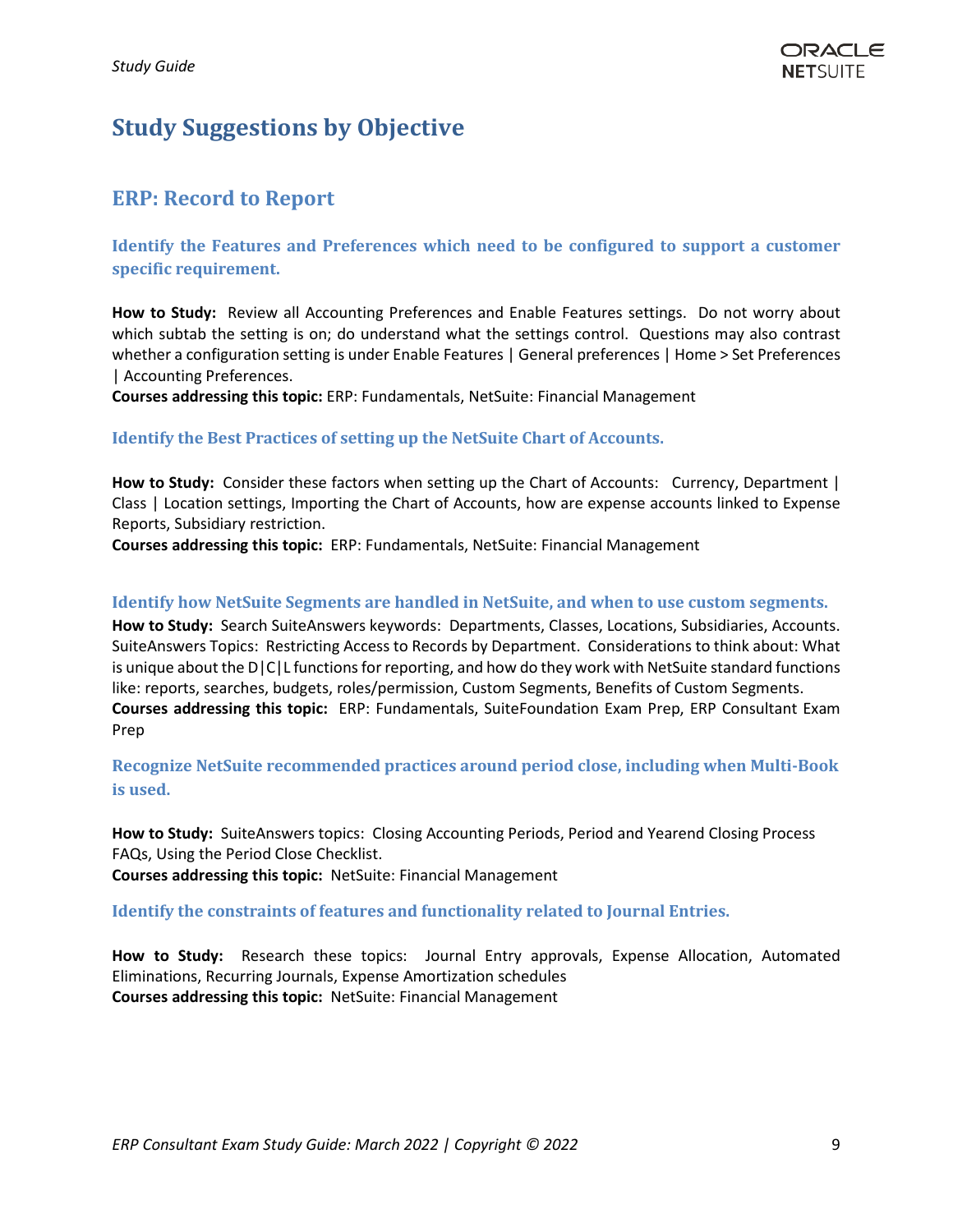### <span id="page-9-0"></span>**Identify how exchange rates are used throughout NetSuite.**

**How to Study:** SuiteAnswers keywords: currency exchange rate, revaluation, consolidated exchange rate, currency-based pricing **Courses addressing this topic:** ERP Consultant Exam Prep

### <span id="page-9-1"></span>**Identify how NetSuite taxes are configured.**

**How to Study:** Understand how to set up Taxes, Country Editions, tax codes vs. tax groups, shadow tax agencies, nexus vs. subsidiary. Understand tax types as they vary by country edition. SuiteAnswers topics: Tax Setup Overview, Taxation Features Provided by SuiteApps from NetSuite **Courses addressing this topic:** ERP Consultant Exam Prep

### **ERP: Order to Cash**

### <span id="page-9-2"></span>**Identify considerations when setting up related Entity records.**

**How to Study:** SuiteAnswers Topic: Records as Multiple Types; Consolidated Customer Payments; Accept Payment for a Subcustomer in Different Subsidiary; multi-subsidiary vendors. **Courses addressing this topic:** ERP Consultant Exam Prep

### <span id="page-9-3"></span>**Given a requirement, determine the configuration/solution for an order process.**

**How to Study:** Topics to review: Drop-ship, Special Order, Multiple Shipping Routes, Inbound Shipment Management Tool. Review process of creating Purchase Order from Sales Order. Sales Order approval process. Credit Hold: General Preferences | Home>Set Preferences | Accounting Preferences. NOT ON EXAM: SuiteFlow Approvals.

### <span id="page-9-4"></span>**Identify the implications of shipping setup and use.**

**How to Study:** SuiteAnswers topics: Creating Shipping Items, Shipping Items, Charging for Shipping and Handling Per Item, Creating Shipping Items with UPS Integration, Associating Subsidiaries with Shipping Items

<span id="page-9-5"></span>**Determine the considerations for setup and execution of the fulfillment process.**

**How to Study:** Advanced Shipping vs. Pick|Pack|Ship feature. Changing shipping methods on fulfilment, tracking numbers, label integration, Multi-location inventory. **Courses addressing this topic:** ERP: Fundamentals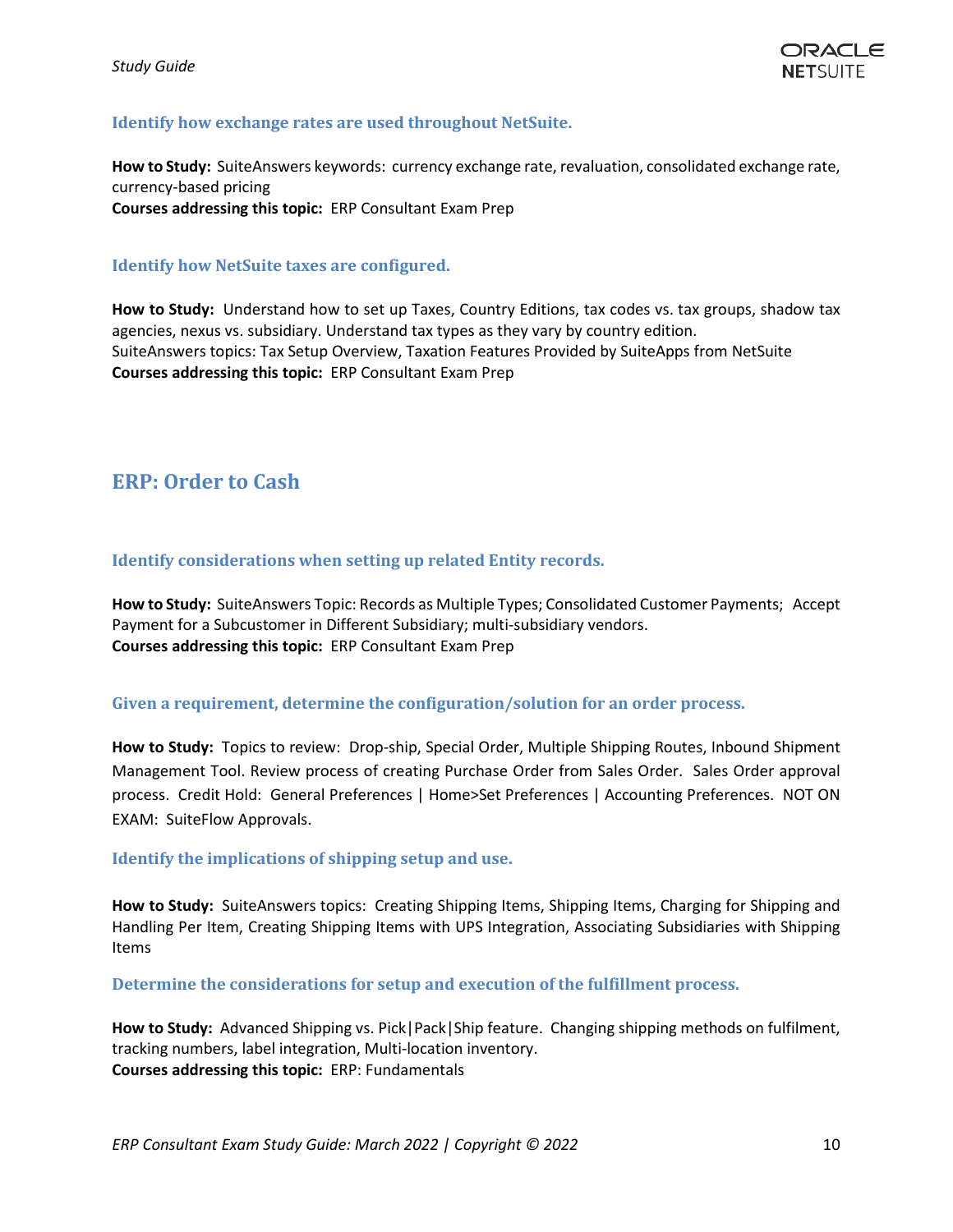### <span id="page-10-0"></span>**Given a scenario, determine appropriate invoicing configuration and setup and when consolidated invoicing feature is appropriate.**

**How to Study:** SuiteAnswers Topic: Invoice created from Sales Order posted GL impact on COGS, Global Invoicing Preferences, Billing Schedules, Invoice Groups Overview **Courses addressing this topic:** NetSuite: Financial Management

### <span id="page-10-1"></span>**Understand the different components of Advanced Revenue Management and be able to set it up to use the recognition method elected by the user.**

**How to Study:** Know how to create and apply revenue recognition rules. Understand the difference between a revenue arrangement and a revenue recognition plan. Understand functionality of fair value pricing and revenue allocations. Compare GL impact of revenue recognition and revenue deferral. Understand definition of VSOE.

**Courses addressing this topic:** Advanced Revenue Management: Essentials

#### <span id="page-10-2"></span>**Identify recommended practices for customer payment setup and processing.**

**How to Study:** Review all payment options available under Enable Features > Transactions > Payment Processing, noting companies we integrate with, and reading Help Text associated with turning these features on. SuiteAnswers topic: Consolidated Payments, Multiple Currencies and Customers, Accepting Credit Card Payments (through Payment Events subtopic), Accept Payment for a Subcustomer in Different Subsidiary, Customer Credit Card Processing, EFT for customer payments **Courses addressing this topic:** Using Accounts Receivable (AR)

### <span id="page-10-3"></span>**Given a requirement, determine the configuration/solution for a customer return process.**

**How to Study:** Understand how the customer return process varies depending on the originating transaction. SuiteAnswers Topic: Customer Returns Process, Customer Return Authorizations, Customer Return Item Receipts, Customer Credit Memos **Courses addressing this topic:** ERP: Fundamentals

### <span id="page-10-4"></span>**ERP: Design to Build**

### <span id="page-10-5"></span>**Select the appropriate Item Type for a given use case.**

**How to Study:** Understand all the different Item Types, including Kits, Groups, Gift Certificates, Matrix Items, Service Items. Understand the different GL impacts of these Item Types. Understand these features: Serialized Inventory, Lot Numbered Inventory, Multiple Units of Measure.

**Courses addressing this topic:** ERP: Fundamentals; SuiteFoundation Exam Prep.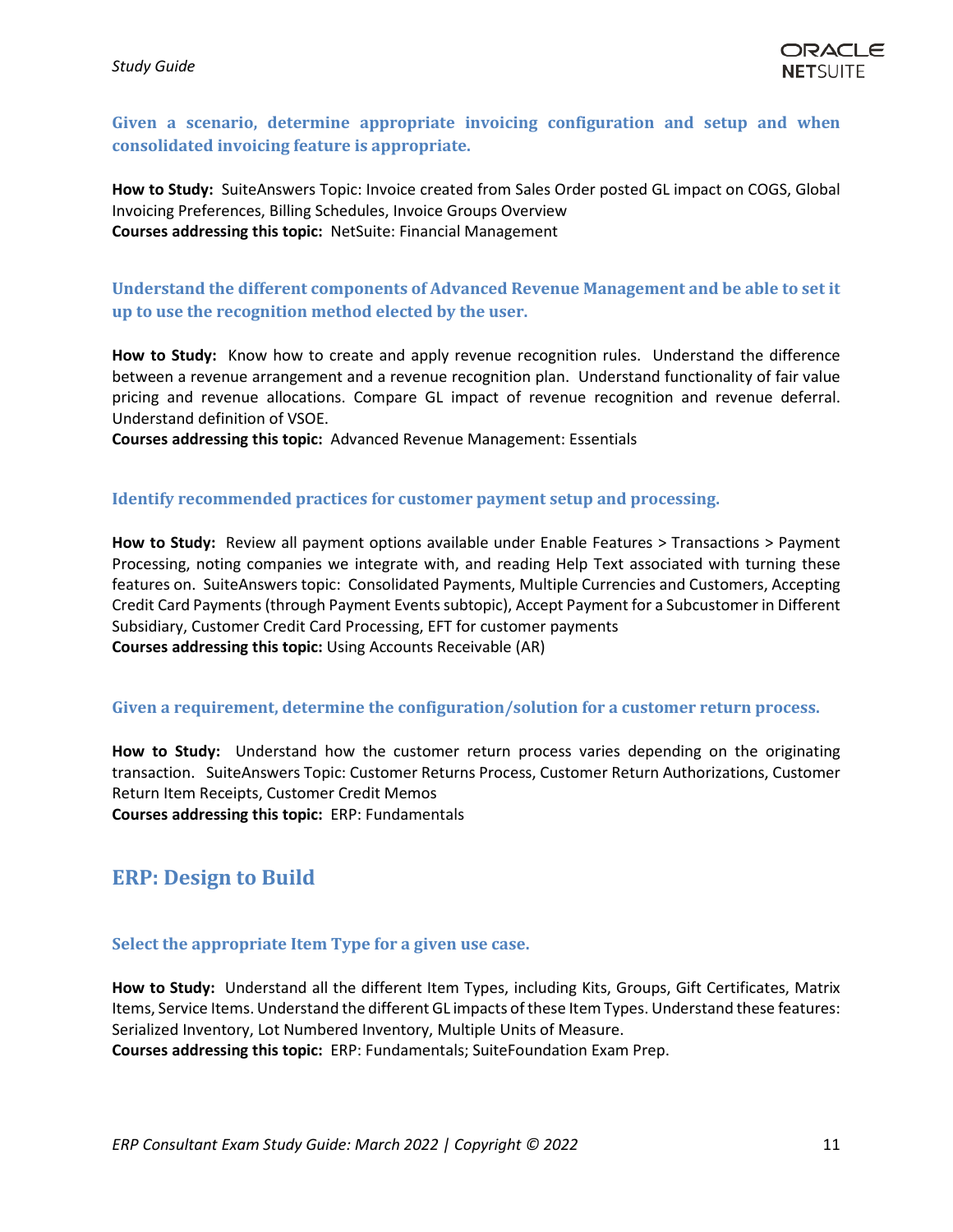### <span id="page-11-0"></span>**Given a scenario, determine appropriate inventory management options.**

**How to Study:** Multi-Location Inventory, Inventory Transfers, Bin Management, reorder points, Adjust Inventory vs. Inventory Worksheet, Counting Inventory, Inventory count for go-live, CSV Import for Inv Worksheet. Understand impact on inventory of all transactions, including all Sales transactions and purchase transactions. Settings required for Drop Ship workflow, and impact of "Mark Shipped" function on inventory counts and costing. Intercompany drop ship feature. NOT ON EXAM: Demand Planning **Courses addressing this topic:** Partner Bootcamp

#### <span id="page-11-1"></span>**Identify the transactions and records related to building Assemblies.**

**How to Study:** Assemblies, work orders, build/unbuild process. NOT ON EXAM: Manufacturing

#### <span id="page-11-2"></span>**Identify options in pricing.**

**How to Study:** Price Levels, Quantity Pricing and Quantity Discounts, and various ways of totaling the quantity, such as quantity pricing schedules, Pricing Groups, Currency Pricing and Marginal Rates. In Demo Account: Look at how to set up pricing in Europe, where different countries sharing a single currency, but want different pricing. If multiple pricing options are set on a Customer record, which price takes precedence?

SuiteAnswers topic: Assigning a Custom Price Level to a Customer **Courses addressing this topic:** ERP: Fundamentals

#### <span id="page-11-3"></span>**Recognize how various transactions affect item costing.**

**How to Study:** Posting happens on Item Receipt, Item Fulfill, or standalone Vendor bill, Check, Cash sale. Item costing with Multi-Location Inventory, Landed Cost. Standard costing. Average Costing. **Courses addressing this topic:** Inventory Item Costing

### <span id="page-11-4"></span>**ERP: Procure to Pay**

<span id="page-11-5"></span>**Given a requirement, determine the configuration/solution for a purchase and receiving process.**

**How to Study:** Understand Purchase Request/Purchase Order standard approval process. Blanket Purchase Orders. Settings required for auto-creation of Special Order or Drop Ship Purchase Orders from Sales Orders. NOT ON EXAM: Approvals Workflow, Purchase Requisitions, Purchase Contracts **Courses addressing this topic:** ERP: Fundamentals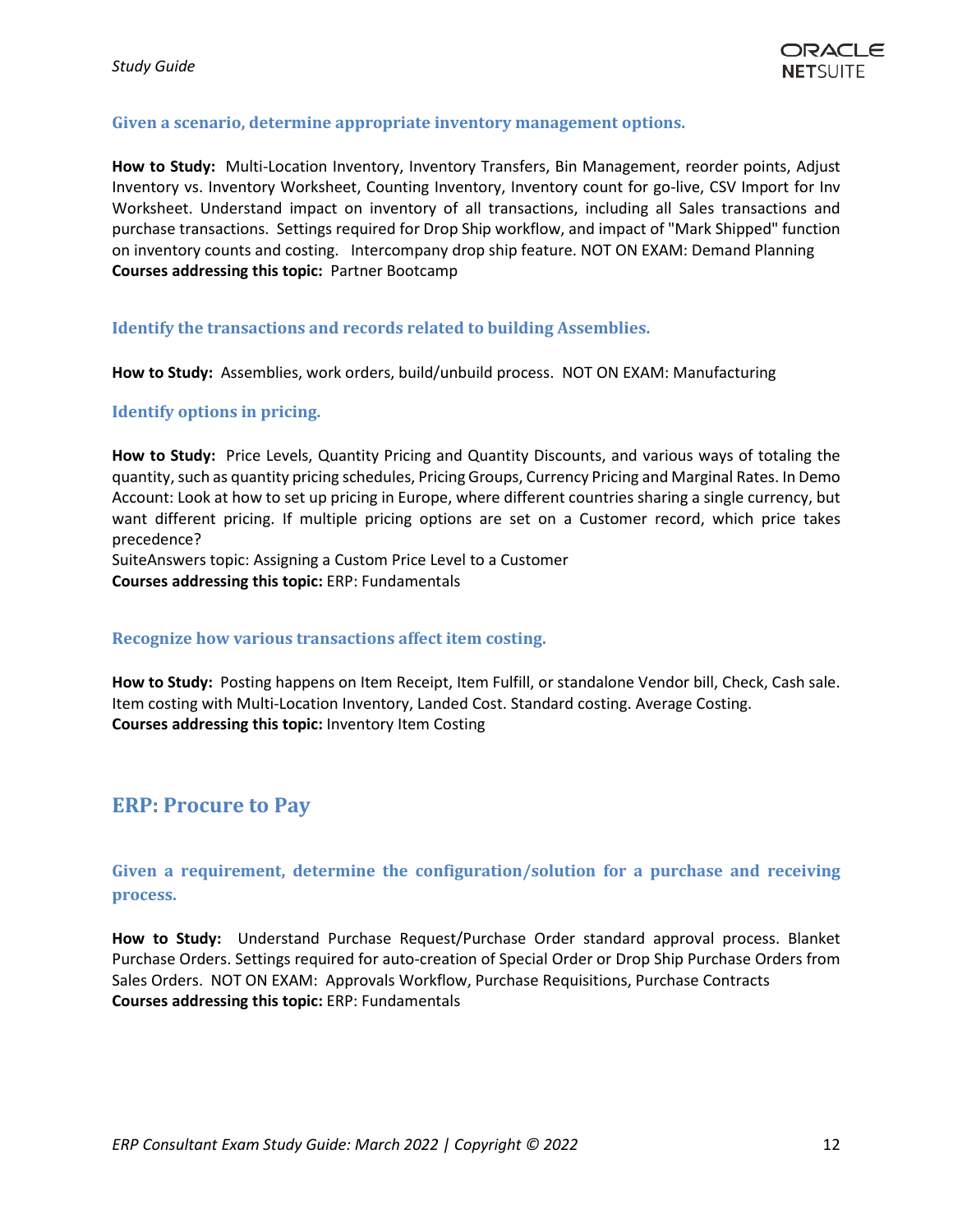### <span id="page-12-0"></span>**Given a requirement, determine the configuration/solution for a Vendor Bill, Bill Payments.**

**How to Study:** Identify recommended practices for Vendor Payment Setup and Processing. Understand how Vendor Prepayments work. Know Electronic Bank Payment for Vendors. Know Amortization templates.

SuiteAnswers keywords: Electronic Bank Payments, Vendor Prepayments Overview, Amortization Feature Overview

**Courses addressing this topic:** ERP: Fundamentals

#### <span id="page-12-1"></span>**Given a requirement, determine the configuration/solution for a vendor return process.**

**How to Study:** Vendor Return Authorizations, Return Item Fulfillments, Vendor Credits, vendor refunds **Courses addressing this topic:** ERP: Fundamentals

#### <span id="page-12-2"></span>**Recognize the elements in configuring the Fixed Assets Module.**

**How to Study:** Understand installation, set up steps, and use of Fixed Asset Module. Know depreciation methods. Understand available, and not available features. NOT ON EXAM: Multi-Book Accounting. **Courses addressing this topic:** ERP: Fundamentals

### <span id="page-12-3"></span>**Analytics and Dashboard**

#### <span id="page-12-4"></span>**Given a scenario, select the appropriate Dashboard portlet content.**

**How to Study:** Understand different types of portlets that can be configured for the dashboard, and how they might be used for customer use cases. Special attention to KPI Scorecard setup requirements. **Courses addressing this topic:** SuiteAnalytics: Reports and Searches.

### <span id="page-12-5"></span>**Recognize which SQL expressions will yield desired search results. (CASE, DECODE, NULLIF, Date functions)**

**How to Study:** You might see any of these SQL commands: CASE, DECODE, TO\_CHAR, ISNULL, NULLIF **Courses addressing this topic:** SuiteAnalytics: Advanced Searches

### <span id="page-12-6"></span>**Identify configuration options available when customizing email alerts for saved searches.**

**How to Study:** Understand different ways that saved searches can be shared out with email alerts and how these need to meet a use case.

**Courses addressing this topic:** SuiteAnalytics: Reports and Searches.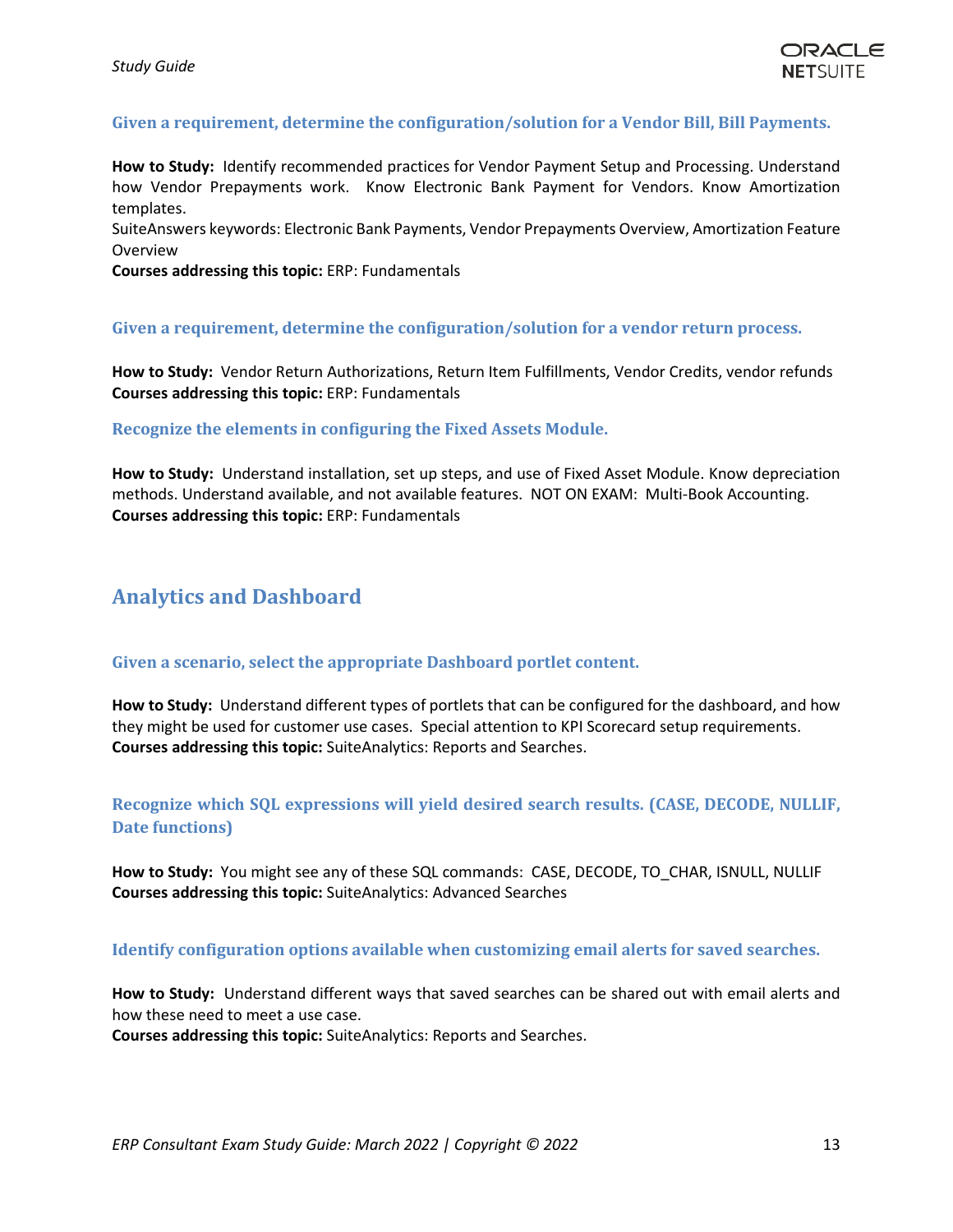### <span id="page-13-0"></span>**Using Expression Builder, select the expression which would yield the desired results.**

**How to Study:** SuiteAnswers Topics: Defining search filter expressions with AND/OR/() operators, Using And/Or Expressions in Search Criteria **Courses addressing this topic:** SuiteAnalytics: Advanced Searches

#### <span id="page-13-1"></span>**Recognize which record to use as the basis of a search to yield a desired result.**

**How to Study:** Know NetSuite standard record types and their relation to each other. **Courses addressing this topic:** SuiteAnalytics: Financial Reports and Searches

#### <span id="page-13-2"></span>**Identify the feature in saved searches to obtain the described results.**

**How to Study:** Know Saved Searches functionality: Review all checkboxes at top of saved search screen, and review features under all the subtabs. **Courses addressing this topic:** SuiteAnalytics: Financial Reports and Searches

#### <span id="page-13-3"></span>**Given a scenario, determine whether to use a custom search or a report.**

**How to Study:** Compare features of Reports vs. Searches. **Courses addressing this topic:** SuiteAnalytics: Financial Reports and Searches

### <span id="page-13-4"></span>**Identify the advantages of various methods of publishing dashboards.**

**How to Study:** Understand how Publish Dashboard permission is used, and steps to publish a dashboard. SuiteAnswers Training Video: Dashboards: Publishing Dashboards SuiteAnswers Topic: Verifying and Adding Publish Dashboards Permissions

**Courses addressing this topic:** SuiteAnalytics: Reports and Searches.

### <span id="page-13-5"></span>**Platform**

### <span id="page-13-6"></span>**Given a situation identify whether SuiteScript or SuiteFlow is required to meet a customer requirement.**

**How to Study:** Know when automation is appropriate, and when it is not needed. Understand the difference between Server vs client-side scripts. Understand these Event Types: line level, validate, before submit, etc.

SuiteAnswers Topic: SuiteScript - The Basics including 6 topics: What is SuiteScript | Running a SuiteScript Script in NetSuite | SuiteScript API Overview | Script Types Overview |SuiteScript Reference | Setting Up Your SuiteScript Environment NOT ON EXAM: Coding not required

**Courses addressing this topic:** SuiteCloud: Exploring the NetSuite Platform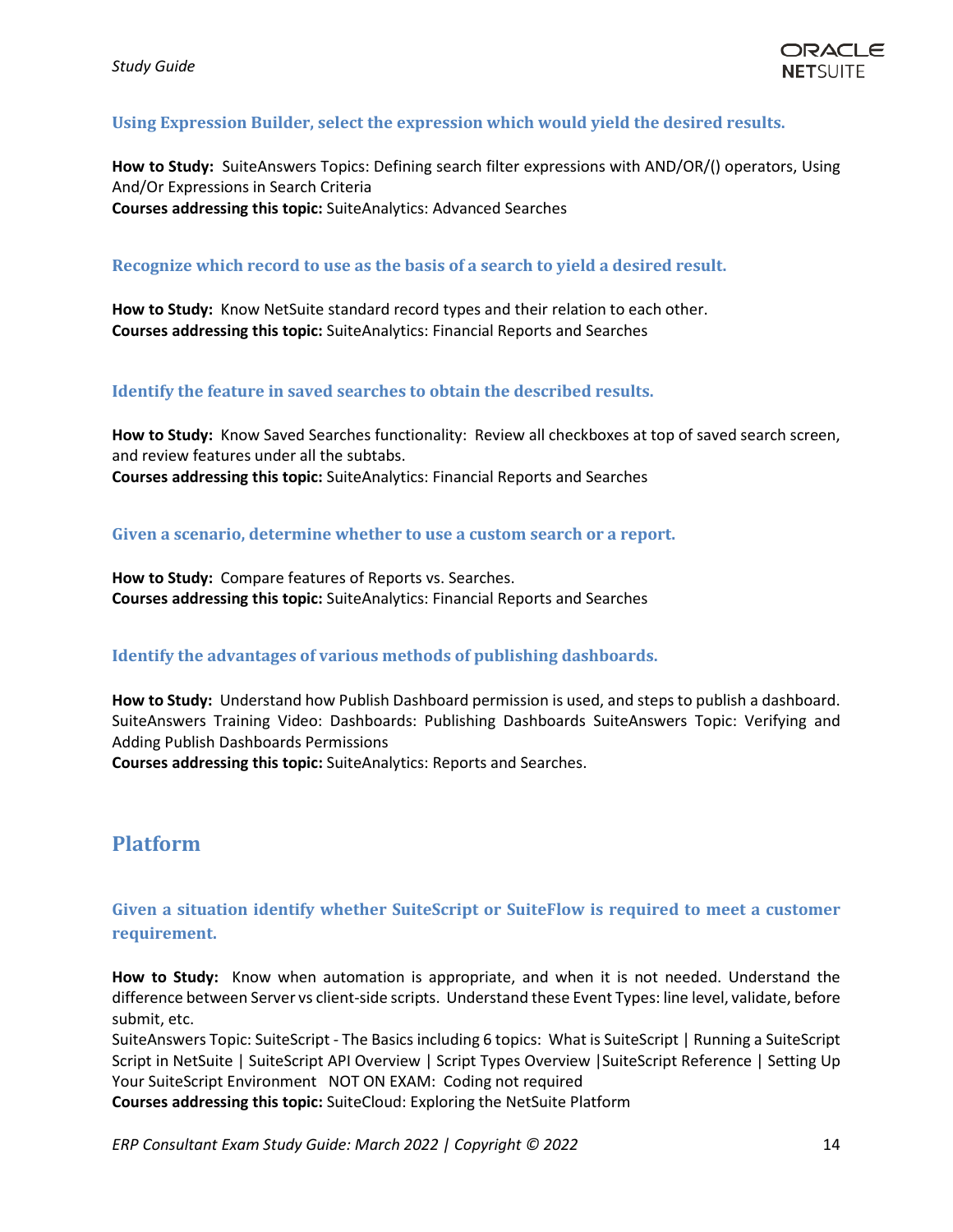### <span id="page-14-0"></span>**Identify components of the workflow in a diagram.**

**How to Study:** Understand purpose of and how to create and use Available Actions vs. States vs. Transitions. NOT ON EXAM: Lead Nurturing, Approval Routing, No coding required **Courses addressing this topic:** SuiteCloud: Exploring the NetSuite Platform

### <span id="page-14-1"></span>**Recognize available SuiteFlow actions.**

**How to Study:** SuiteAnswers Webinar: Webinar: Use SuiteFlow to Automate Business Workflows NOT ON EXAM: Coding not required **Courses addressing this topic**: SuiteFlow: Workflow Fundamentals

<span id="page-14-2"></span>**Compare differences between custom form & field display options and uses cases where appropriate.** 

**How to Study:** Understand differences between functionality of fields that are Hidden vs. Disabled vs. Normal vs. Inline text, vs. setting field width to 0 vs. hide field label. Understand implications of changing the field at the field itself, vs. on the form. Understand uses of Store Form With Record field, which only works on Entity records. Understand how Transaction Forms can be Linked. SuiteAnswers Topics: Setting Display Options for Custom Fields, Linking Transaction Forms

<span id="page-14-3"></span>**Courses addressing this topic**: SuiteFlow: Workflow Fundamentals

**Identify various methods of restricting users to a particular custom form.**

**How to Study**: Know how to restrict user from Editing Fields using Standard Permission and Customization

SuiteAnswers Topics: Setting Default Forms for Roles; Defining Preferred Forms; Setting Default and Restricted Forms

**Courses addressing this topic:** NetSuite: Administrator Fundamentals

### <span id="page-14-4"></span>**Given a custom form layout requirement, determine which feature(s) should be used, including Advanced PDF.**

**How to Study:** Understand how to customize transaction form layouts, which are intended for printed transactions

**Courses addressing this topic:** NetSuite: Administrator Fundamentals

### <span id="page-14-5"></span>**Given a situation identify when to use SuiteBundler.**

**How to Study:** Understand when and how to use the SuiteBundler feature to package customization objects or configuration settings into a bundle or SuiteApp and then distribute the bundle (SuiteApp) into other NetSuite accounts. Identify the difference between Customization and Configuration bundles. Be aware of the benefit of using SuiteCloud Development Framework for the creation of new bundles. **Courses addressing this topic:** NetSuite Administrator Fundamentals, SuiteCloud Development Framework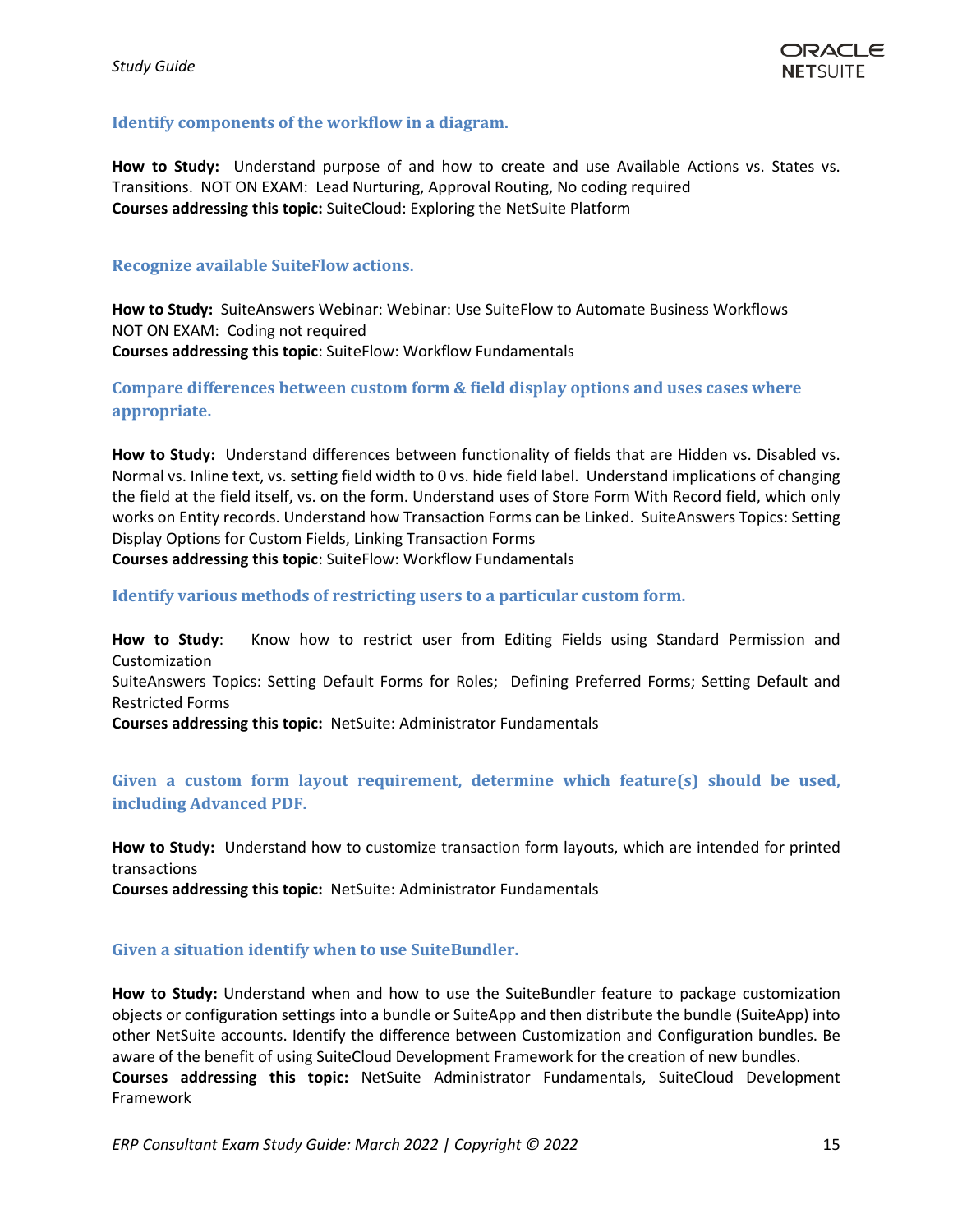### <span id="page-15-0"></span>**Identify custom field settings for displaying data from other records.**

**How to Study:** Know how to source data from one record to another record using custom fields. Know how to filter lists, and how to create dependent dropdowns. SuiteAnswers Video: Working With Lists SuiteAnswers Topics: Setting Sourcing Criteria, Setting Filtering Criteria, Create Controlling and Dependent Dropdown Fields or Nested List,

**Courses addressing this topic:** NetSuite: Administrator Fundamentals; SuiteCloud: Exploring the NetSuite Platform

#### <span id="page-15-1"></span>**Recognize NetSuite recommended practices for creation and use of custom fields.**

**How to Study:** Recognize NetSuite recommended practices for use of options when creating fields, such as: Store Value, field ID naming convention, Field Level Help, and Mandatory checkbox. SuiteAnswers Topic: Creating a Custom Field, Ways to Set Field Mandatory

**Courses addressing this topic:** Administrator Fundamentals; SuiteCloud: Exploring the NetSuite Platform

### <span id="page-15-2"></span>**Identify implications of changing field properties or values in a live environment.**

**How to Study:** Understand the impact of changing Accounts on Item records, impact on GL, drop ship/special order, COGS impact if editing transactions. Understand risks to data of changing field types after data has been saved. Understand Store Value setting.

### <span id="page-15-3"></span>**Data Strategy**

### <span id="page-15-4"></span>**Determine the proper use of advanced options in CSV Import.**

**How to Study:** See all settings in Advanced Options of CSV Import tool SuiteAnswers Keywords: Set Advanced CSV Import Options **Courses addressing this topic:** ERP Consultant Exam Prep

#### <span id="page-15-5"></span>**Understand the use of CSV templates and saved mappings.**

**How to study:** Understand how to create CSV templates for import and how to save them for future usage. Review the Import Tool to learn what sublists can be uploaded by selecting the Multiple files to upload option.

**SuiteAnswers keywords:** Working with Saved CSV Imports **Courses addressing this topic:** ERP Consultant Exam Prep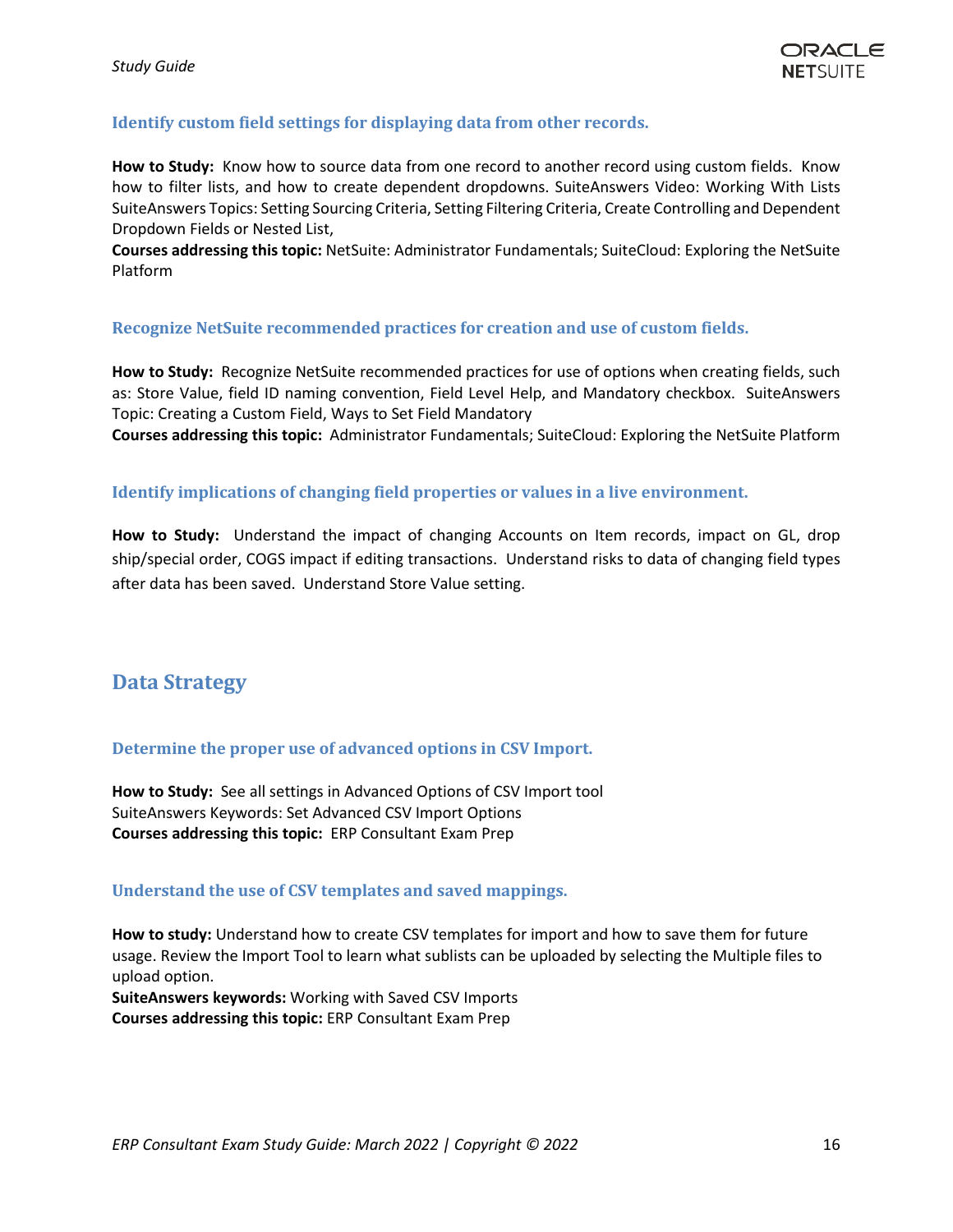

### <span id="page-16-0"></span>**Analyze an error in the CSV Import process to determine the appropriate resolution.**

**How to Study:** Recognize these common errors and how to address them in a CSV import: required field is null, read-only field, invalid reference SuiteAnswers Keywords: Tips for Successful CSV Imports, CSV Import Error Messages **Courses addressing this topic:** ERP Consultant Exam Prep, in Partner Training recordings

### <span id="page-16-1"></span>**Given a customer requirement, determine migration strategy for transaction history and opening balances and inventory counts.**

**How to Study:** Some transaction records can only be imported in an open or closed state and partial transactions can be challenging (i.e. open PO with some items received). Know different strategies for managing import of opening balances and understand GL impact of any transactions being imported. **Courses addressing this topic:** ERP Consultant Exam Prep, in Partner Training recordings

### <span id="page-16-2"></span>**Organize the steps required to successfully complete an import of CSV records and sublist data.**

**How to Study:** Sequence of data migration, csv import of sublists, and overwrite sublist function and risks thereof. Review the Import Tool to learn what sublists can be uploaded by selecting the Multiple files to upload option.

**Courses addressing this topic:** ERP Consultant Exam Prep

### <span id="page-16-3"></span>**Data Security**

### <span id="page-16-4"></span>**Identify the implications of permissions related to accessing and manipulating data in bulk.**

**How to Study:** Permissions to watch: CSV Import, CSV Export (web query included here), Delete All Data, Export Lists, File Cabinet Access, Storage of Scripts, searches and Reports, Custom Records, Run Unrestricted, Limit Results. SuiteAnswers keywords: Administrator Best Practices **Courses addressing this topic:** SuiteFoundation Exam Prep

#### <span id="page-16-5"></span>**Recognize recommended NetSuite practices for creating and assigning custom roles.**

**How to Study:** Understand the difference between Roles vs. job titles. Understands risks of usage of Administrator role as everyday role. Global Permissions Best Practices.

**SuiteAnswers keywords:** Customizing and Creating Roles, Using the Global Permissions Feature **Courses addressing this topic:** ERP: Fundamentals, NetSuite: Administrator Fundamentals; ERP Consultant Exam Prep.